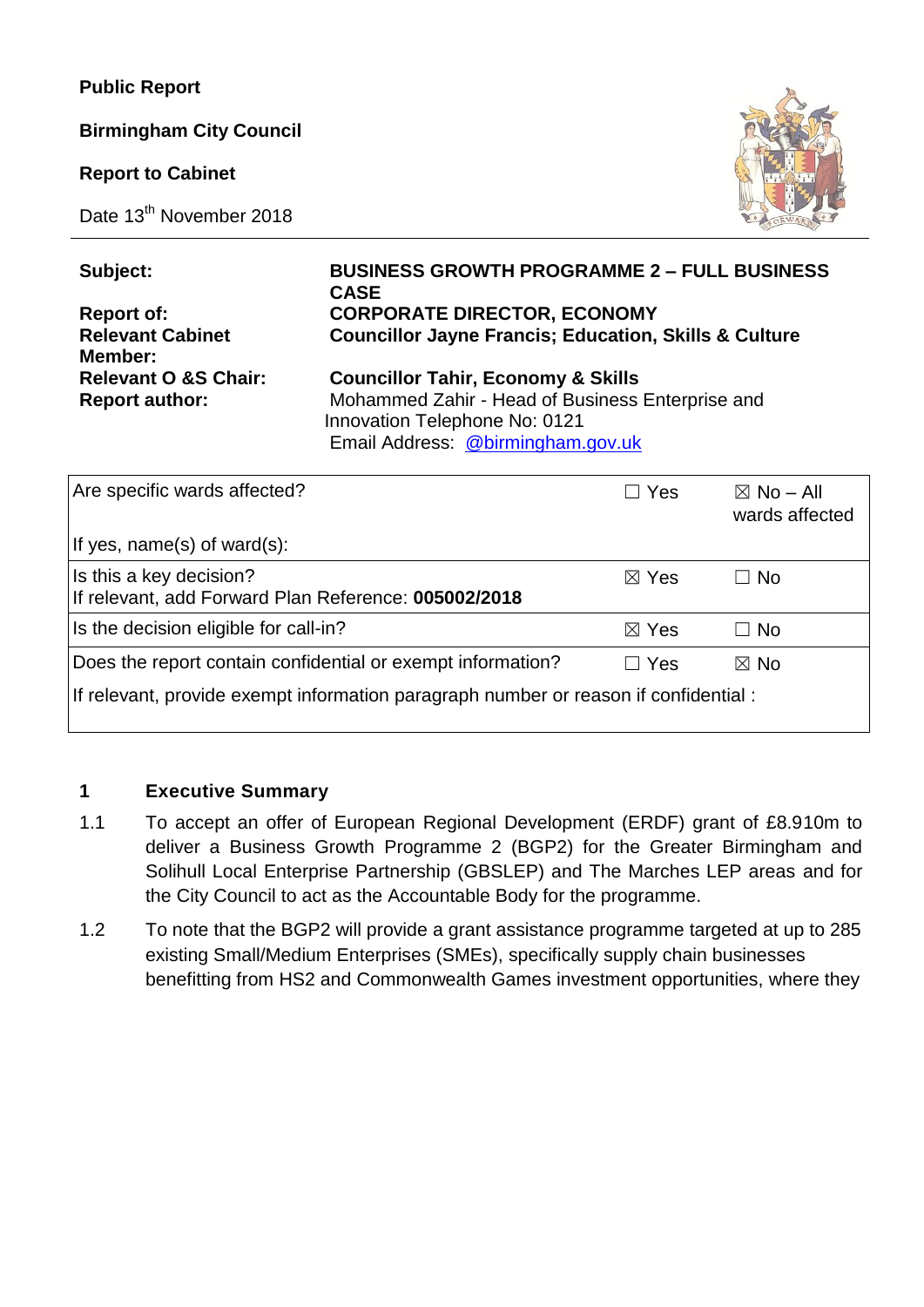are purchasing new plant/ equipment, relocating to new premises, developing new products and processes, systems and marketing, especially where there are green benefits and energy efficiency. BGP2 will also target 143 new business start-ups in The Marches LEP.

### **2 Recommendations**

- 2.1 Subject to confirmation of funding from the Ministry of Housing, Communities and Local Government (MHCLG), approves the Full Business Case (FBC) (attached at Appendix 1) for the Business Growth Programme 2 (BGP2) European Regional Development Fund (ERDF) project, which will provide a comprehensive grant assistance package to support Small and Medium Enterprises (SMEs) across the Greater Birmingham and Solihull Local Enterprise Partnership and The Marches LEP areas for the period from January 2019 to the end of March 2022.
- 2.2 Subject to confirmation of funding from the MHCLG, approves the City Council acting as the Accountable Body for the BGP and accepts the offer of ERDF grant of £8.9m, which is being matched against an equivalent amount of public and private sector expenditure.
- 2.3 Subject to confirmation of funding from the MHCLG, delegates the award of specific financial assistance grants between £2,500 to £1m per SME up to the total programme value of £7.486m to the Corporate Director, Economy.
- 2.4 Authorises the City Solicitor to negotiate, execute and complete all necessary documents to give effect to the above recommendations.

### **3 Background**

- 3.1 The current ERDF funded Business Growth Programme is due for completion by December 2018 and is forecast to deliver the following results: grow 576 businesses; create 1,300 new jobs; generate £35m private sector investment; provide £15m in savings to the exchequer and contribute £140m in increased GVA.
- 3.2 In response to former Department of Communities and Local Government calls (Greater Birmingham and Solihull (OC12R17P 0666), The Marches (0C36R16P0473) and Herefordshire (OC36R17P 0669) in October 2017, the City Council submitted three applications to extend the existing BGP programme to these LEPs up to March 2022, after briefing the former Cabinet Member for Jobs and Skills. The outline applications were duly approved; a consolidated full application was submitted in June 2018 and is awaiting final approval. It is anticipated that the programme will operate from 1st January 2019 to  $31<sup>st</sup>$  March 2022.
- 3.3 BGP2 is an integrated and comprehensive business support package strengthening supply chain companies, stimulating innovation and growing existing SMEs. It builds on successful delivery of the current BGP programme and responds to new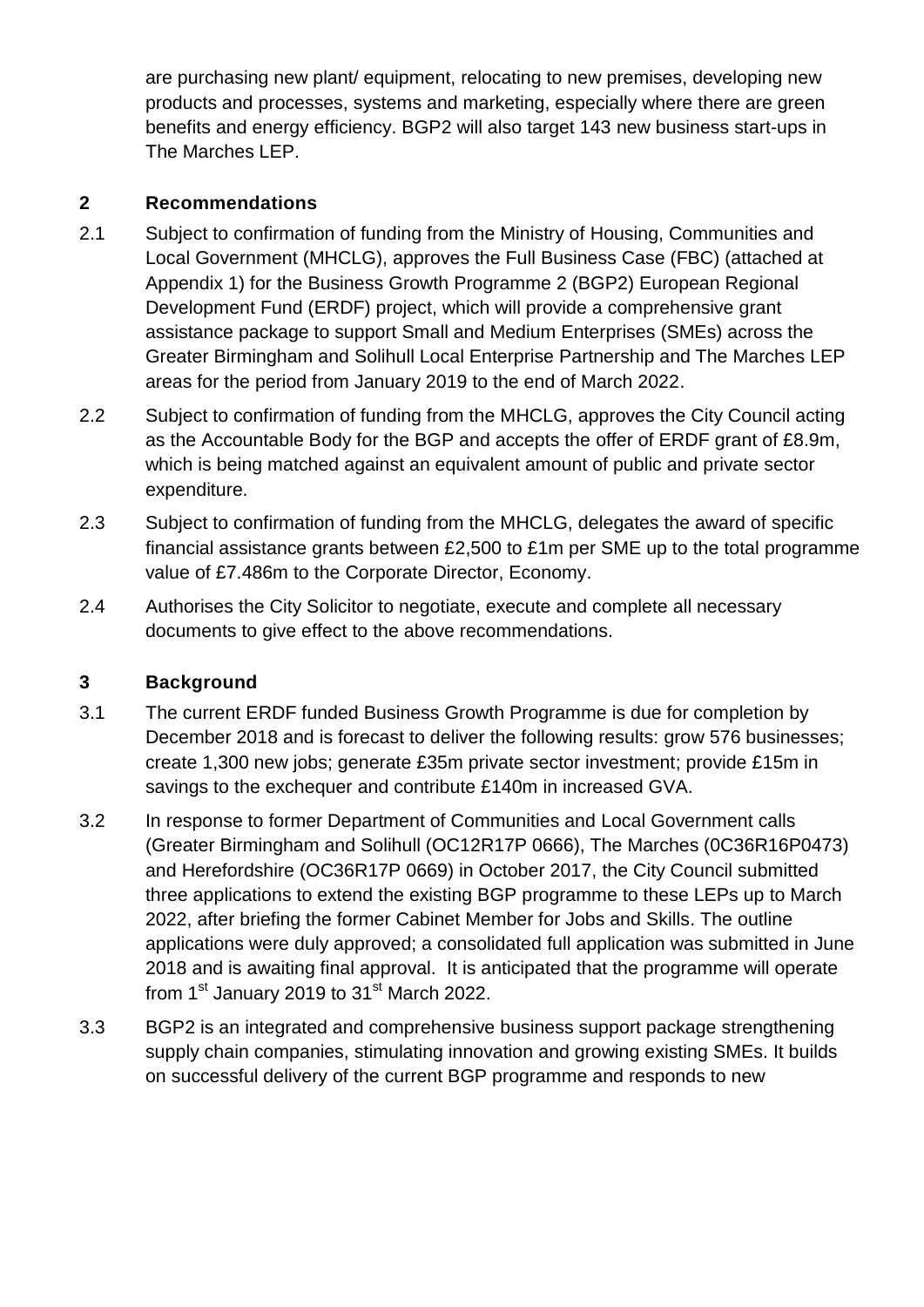opportunities from the HS2 investment and Commonwealth Games 2022. BGP2 will operate across the GBSLEP and The Marches LEP areas to provide individual revenue and capital grants of £2,500 - £1m. It will stimulate investment by offering grants subject to match-funding and the creation of jobs; in turn this will improve business confidence and accelerate economic growth. The programme aims to support growth of up to 285 SMEs, 143 new start-ups (in the Marches LEP area only), create up to 900 new jobs, generate £10m private sector investment and increase regional productivity/ Gross Value Added.

- 3.4 BGP2 grants to SMEs of £0.101m to £1m are administered using State Aid General Block Exemption Regulations and grants of £2,500 to £0.100m are administered using De minimis. BGP2 will offer capital and revenue grants of £0.010m to £1m funding towards: relocation and expansions; capital expenditure: purchase of capital equipment; introduction of advance technologies; installation costs; improvements in systems/processes; quantifiable green benefits (energy efficiency, waste management, recycling and renewables); new product development (concept development, prototyping, testing and market launch); market development; process development and marketing costs.
- 3.5 At the request of The Marches LEP, BGP2 will offer grants to start-ups of £2,500 to £0.010m for brand new start-ups or businesses trading less than 6 months looking to consolidate, provided that this is matched against SME expenditure. A business startups programme is already being delivered by Solihull Metropolitan District Council on behalf of the GBSLEP and has not been included in this programme.
- 3.6 BGP2 will be managed by the Business Development and Innovation Team (BDI) within the Economy Directorate. The BDI Team has extensive experience of developing, managing and delivering large scale European Structural and Investment Funds on a wider regional and national basis:
	- £93m Business support package- 2012-2015 (RGF/ERDF/Urbact/Interreg) creating 4,500 jobs, generating £85m private sector investment and generating GVA of £500m
	- £33m Business Growth Programme- 2016-2018 (ERDF) existing project which will assist up to 576 business, across 3 LEP areas and generate up to 1,331 jobs
	- £8m Property Improvement Programme- 2016-2019 (ERDF) existing project which will assist up to 40 businesses and generate up to 120 jobs
- 3.7 The established Investment Board will be chaired by an independent chair from one of the LEPs. It will comprise 2 LEP partners, industry experts and university representatives. It will be supported by the BDI team, an Accountable Body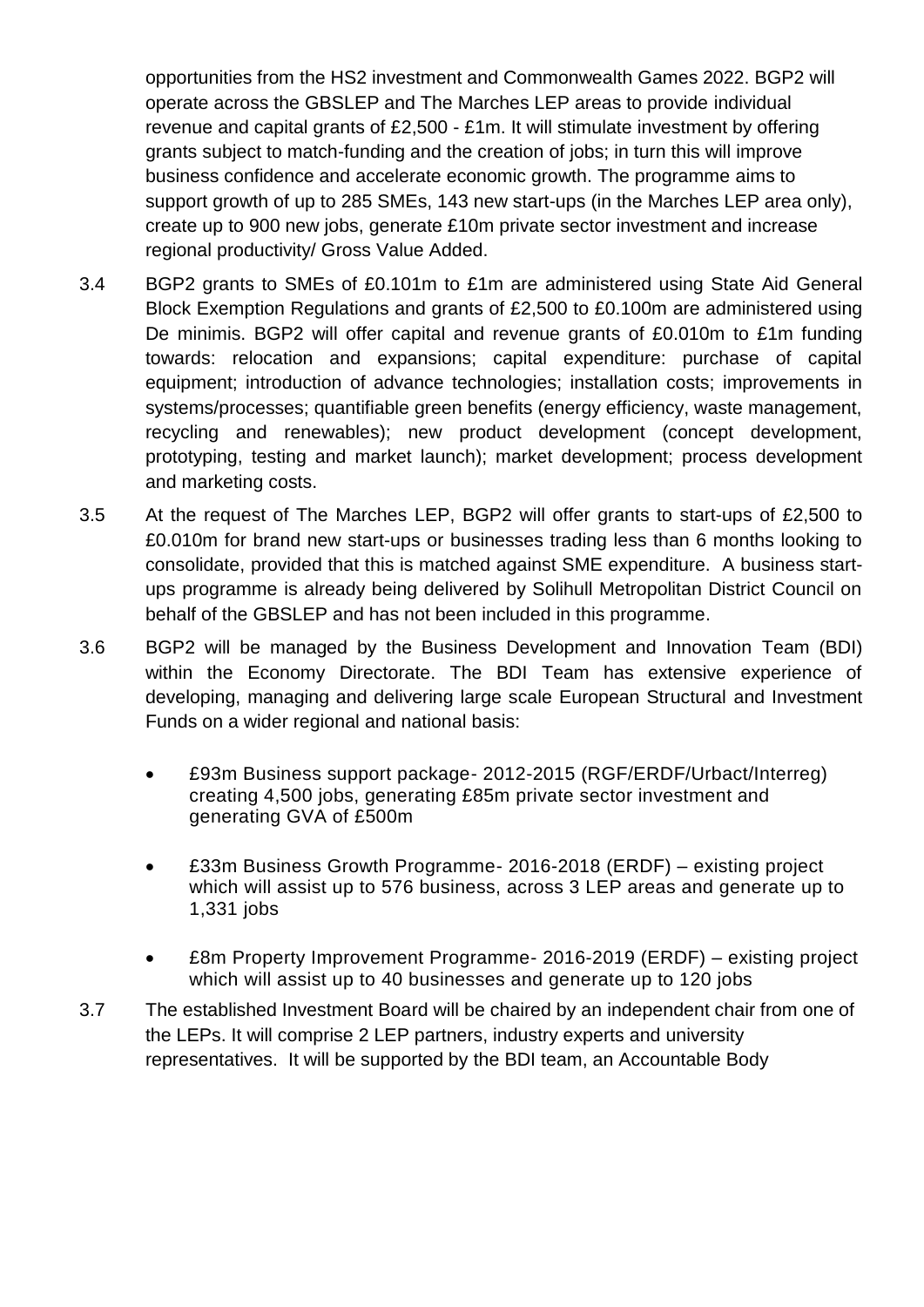representative and appropriate technical, financial and legal advisors, and will make recommendations on either approval or refusal of these grants. An Accountable Body flowchart is attached at Appendix 3.

3.8 The City Council will manage the BGP2 on behalf of the two LEPs and monitor outputs created as a result, to ensure businesses deliver upon expansion plans. Assistance will only be provided to those that meet the BGP2 programme criteria set out in the FBC at Appendix 1.

### **4 Options considered and Recommended Proposal**

- 4.1
- . To do nothing Would lose the opportunity to secure the offered ERDF grant to extend the Business Growth Programme for SMEs across GBSLEP and The Marches LEP areas and not support up to 428 businesses and not create up to 900 jobs . Moreover, to decline the offer would damage the City Council's reputation as the lead partner and Accountable Body and undermine trust and relationships with key regional partners.
- Recommended approval to accept the offer of ERDF capital and revenue grant in order to deliver a comprehensive grant assistance programme in the GBSLEP and The Marches LEP areas which will create jobs and investment.

# **5 Consultation**

- 5.1 The Leader of the Council and Cabinet Member for Education, Skills and Culture have been briefed and are supportive of this report proceeding to an executive decision. The consultation summary is attached at Appendix 2.
- 5.2 Briefings have been given to GBSLEP partners in the development of the proposed programme structure and the role of the Accountable Body.
- 5.3 Finance and Governance have been involved in preparation of this report.
- 5.4 The BGP2 research, design and development has been carried out in consultation with the GBSLEP and The Marches LEP, the Birmingham Chamber of Commerce group, HS2 Ltd and Commonwealth Games representatives.

### **6 Risk Management**

6.1 A risk register is attached at Annex 1 of Appendix 1.

# **7 Compliance Issues:**

# **7.1 How are the recommended decisions consistent with the City Council's priorities, plans and strategies?**

7.1.1 The objectives of the project are consistent with the Birmingham City Council Plan: 2018-2022 Priority 1: We will create opportunities for local people to develop skills and make the best of economic growth.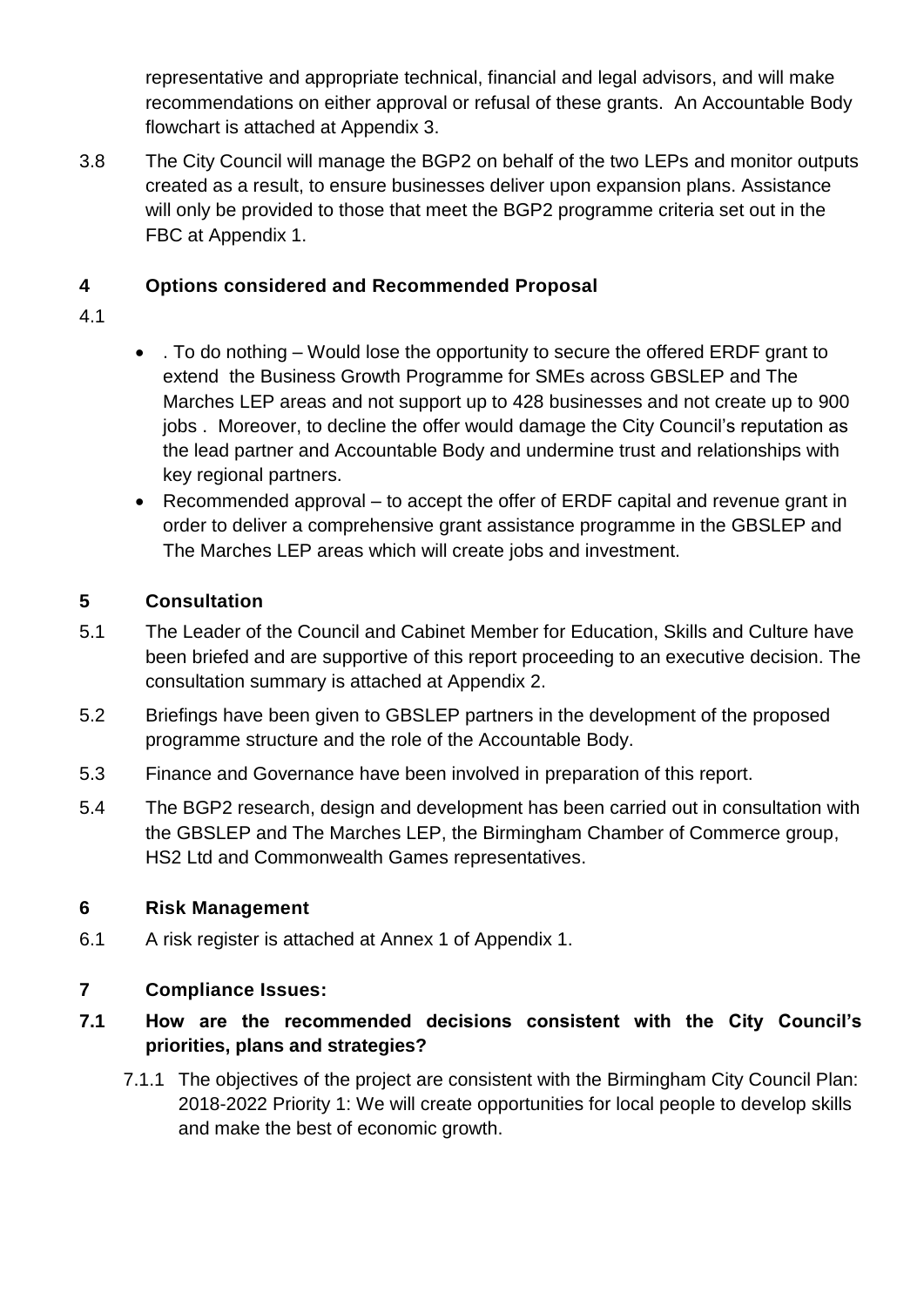- 7.1.2 This programme has emerged from research evidence and intelligence from the existing BGP programme supported by ERDF funding and reflects the MHCLG's priorities of supporting the LEPs across the West Midlands. BGP2 will contribute towards the City Council's priority by helping SMEs within the eligible areas to invest, grow and create new job opportunities. The proposal will also support strategic initiatives such as Enterprise Zone and Economic Zones by attracting investment and supporting the development and growth of businesses in the region.
- 7.1.3 The project is aligned to the European Structural and Investment Fund (ESIF) and Strategic Economic Plan (SEP) of GBSLEP and the Marches LEP. BGP2 will deliver the objectives Priority Axis 3 by providing pragmatic solutions and tangible benefits to entrepreneurs and SMEs at different stages in their business cycle. This will improve economic prosperity within the GBSLEP area by stimulating business growth, new business start-ups, increased investment, improved productivity and the creation of new jobs.

### **7.2 Legal Implications**

7.2.1 The Business Growth Programme 2 is being delivered under the Council's general power of competence under section 1 Localism Act 2011, to help businesses to develop and grow by improving their competitiveness and also create conditions for them to create new job opportunities. Grants will be provided in compliance with State Aid De-minimis rules of £100,000 (grants of £2,500 to £0.100m) and General Block Exemption Regulation (GBER) (grants of £0.101m to £1m). De minimis will be 50%-60% contribution towards eligible expenditure. GBER will be 10%-30% contribution towards eligible expenditure.

### **7.3 Financial Implications**

- 7.3.1 Total BGP2 project expenditure is anticipated to be £23.274m, comprising £8.910m ERDF grant and £14.364m of public and private sector match funding. The ERDF grant will support estimated grant payments to SMEs of up to £7.486m and programme delivery costs (City Council and partner staffing, marketing and evaluation), which are estimated at £2.631m over 3 years.
- 7.3.2 The Council's match funding is derived from existing revenue staffing budgets in the Business Development and Innovation (BDI) team and the Graduate Hub of the Economy Directorate. As part of the financial governance process a full reconciliation of the City Council's match-funding commitment has been undertaken for the service and will be monitored throughout the project.
- 7.3.3 The precise mix of projects (and private sector match funding) expected to be delivered by the BGP2 will depend upon the scale of individual projects, but the following table shows the likely allocation of spend (in line with the BGP2 grant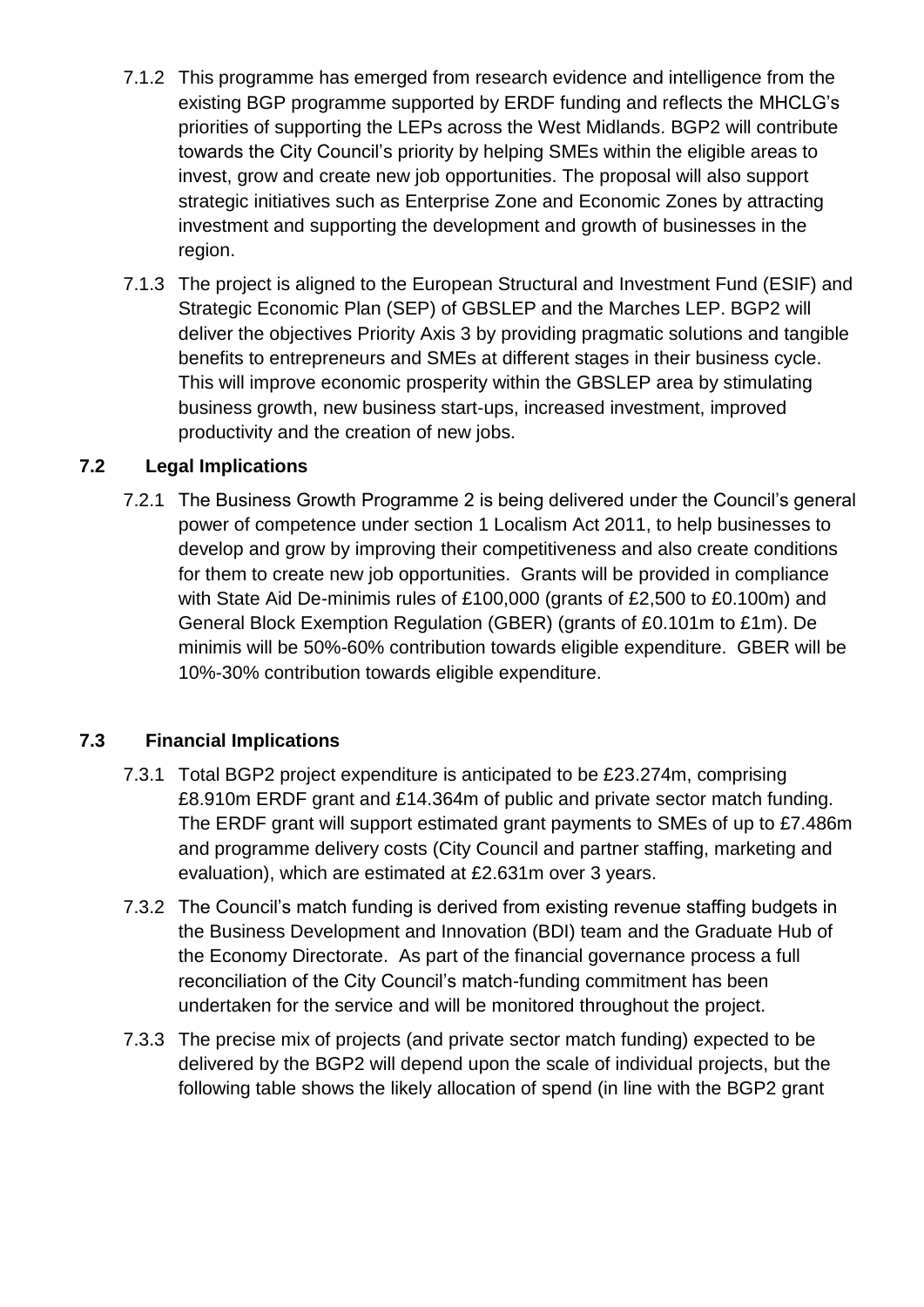application) across thematic headings with required private sector contributions and confirmed public match-funding.

7.3.4 No expenditure will be incurred until confirmation of funding is received from MHCLG.

| Category of<br>Programme costs:                                                          | <b>ERDF</b><br>Grant | Private<br>Sector<br>Contribution | Public<br>Sector<br>Match | <b>Total Public</b><br>and Private<br>Sector<br>Funding |
|------------------------------------------------------------------------------------------|----------------------|-----------------------------------|---------------------------|---------------------------------------------------------|
|                                                                                          | £'000                | £'000                             | £'000                     | £000                                                    |
| Capital (new plant,<br>equipment/systems/<br>processes) grants<br>(34%):                 | 6,237                | 12,107                            | 0                         | 18,344                                                  |
| <b>Revenue Grants</b><br>(New product<br>development and<br>market development)<br>(54%) | 1,249                | 1,050                             | 0                         | 2,299                                                   |
| <b>Total Grants/Match</b><br><b>Funding</b>                                              | 7,486                | 13,157                            | 0                         | 20,643                                                  |
| <b>Other Revenue costs:</b>                                                              |                      |                                   |                           |                                                         |
| <b>City Council salary</b><br>match, Marketing and<br>evaluation (54% ESF)               | 1,195                | $\Omega$                          | 1,014                     | 2,209                                                   |
| <b>Partner Delivery</b><br><b>Costs (54% ESF)</b>                                        | 229                  | 0                                 | 193                       | 422                                                     |
| <b>Total BGP2</b><br><b>Expenditure</b>                                                  | 8,910                | 13,157                            | 1,207                     | 23,274                                                  |

- 7.3.5 The City Council will be the Accountable Body for the ERDF grant, which needs to be defrayed by 31st December 2021. In order to minimise the risk of grant clawback, all grant conditions will be enforced through partnership agreements with LEP partners and Conditions of Grant Aid (COGA) agreements where financial support to SMEs is provided, enabling the City Council to recover funds in the event of a breach of these terms. Applications will be closely scrutinised and projects will be closely managed as part of risk management which is addressed in the FBC attached at Appendix 1 Annex 1. In the event of a company going into bankruptcy, DCLG have accepted this as being part of the normal business cycle and have confirmed that the City Council will not be subject to any liability for grant claw back on the basis of the established due diligence and approval process.
- 7.3.6 The City Council will claim ERDF grant from MHCLG quarterly in arrears based upon actual grant payments to SMEs. Given the time limit of the ERDF grant, the conditions of grant will specify that applicant projects need to be completed by 31st